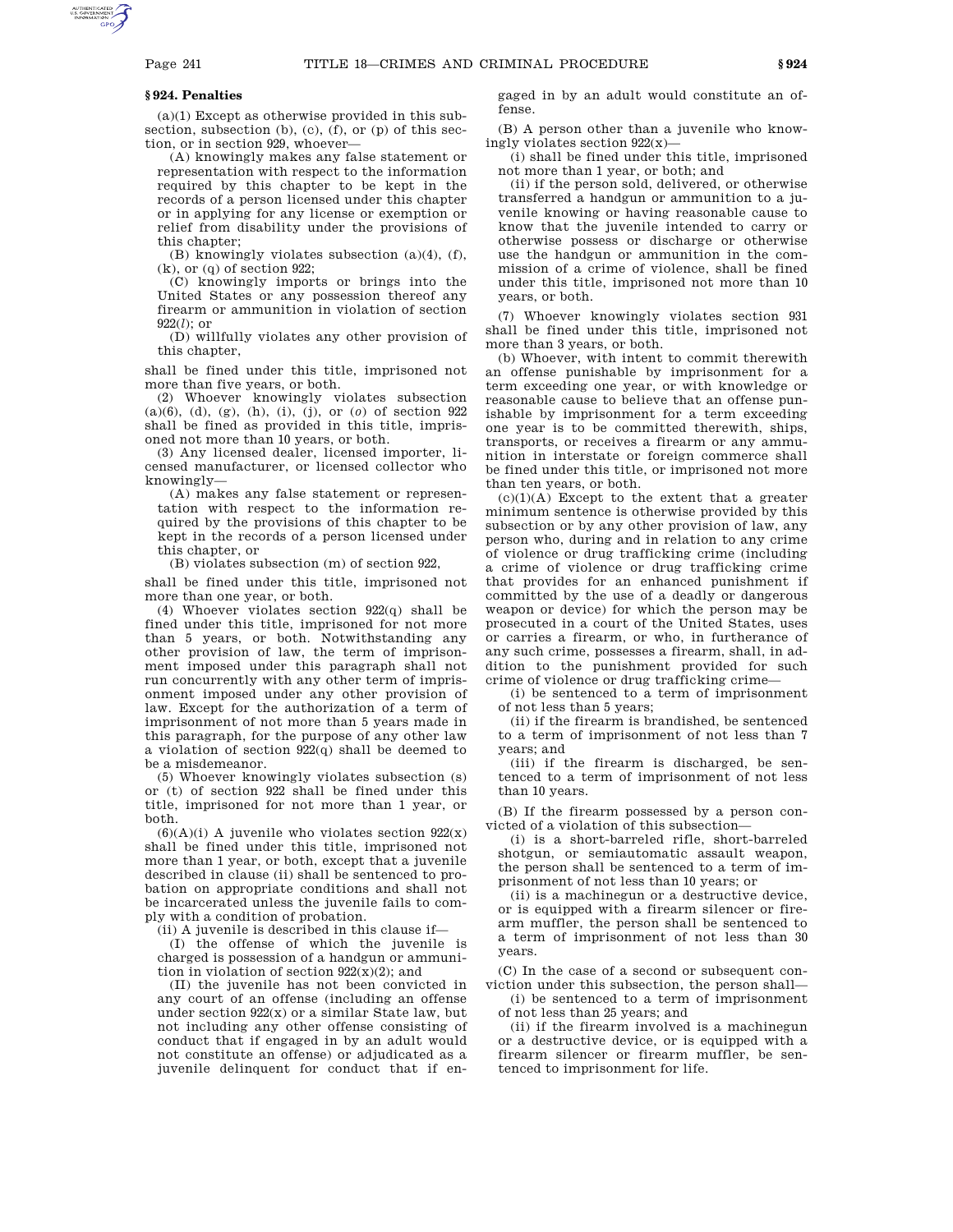(D) Notwithstanding any other provision of  $law$ —

(i) a court shall not place on probation any person convicted of a violation of this subsection; and

(ii) no term of imprisonment imposed on a person under this subsection shall run concurrently with any other term of imprisonment imposed on the person, including any term of imprisonment imposed for the crime of violence or drug trafficking crime during which the firearm was used, carried, or possessed.

(2) For purposes of this subsection, the term ''drug trafficking crime'' means any felony punishable under the Controlled Substances Act (21 U.S.C. 801 et seq.), the Controlled Substances Import and Export Act (21 U.S.C. 951 et seq.), or chapter 705 of title 46.

(3) For purposes of this subsection the term ''crime of violence'' means an offense that is a felony and—

(A) has as an element the use, attempted use, or threatened use of physical force against the person or property of another, or

(B) that by its nature, involves a substantial risk that physical force against the person or property of another may be used in the course of committing the offense.

(4) For purposes of this subsection, the term ''brandish'' means, with respect to a firearm, to display all or part of the firearm, or otherwise make the presence of the firearm known to another person, in order to intimidate that person, regardless of whether the firearm is directly visible to that person.

(5) Except to the extent that a greater minimum sentence is otherwise provided under this subsection, or by any other provision of law, any person who, during and in relation to any crime of violence or drug trafficking crime (including a crime of violence or drug trafficking crime that provides for an enhanced punishment if committed by the use of a deadly or dangerous weapon or device) for which the person may be prosecuted in a court of the United States, uses or carries armor piercing ammunition, or who, in furtherance of any such crime, possesses armor piercing ammunition, shall, in addition to the punishment provided for such crime of violence or drug trafficking crime or conviction under this section—

(A) be sentenced to a term of imprisonment of not less than 15 years; and

(B) if death results from the use of such ammunition—

(i) if the killing is murder (as defined in section 1111), be punished by death or sentenced to a term of imprisonment for any term of years or for life; and

(ii) if the killing is manslaughter (as defined in section 1112), be punished as provided in section 1112.

(d)(1) Any firearm or ammunition involved in or used in any knowing violation of subsection  $(a)(4)$ ,  $(a)(6)$ ,  $(f)$ ,  $(g)$ ,  $(h)$ ,  $(i)$ ,  $(j)$ ,  $or (k)$  of section 922, or knowing importation or bringing into the United States or any possession thereof any firearm or ammunition in violation of section 922(*l*), or knowing violation of section 924, or willful violation of any other provision of this chapter or any rule or regulation promulgated thereunder, or any violation of any other criminal law of the United States, or any firearm or ammunition intended to be used in any offense referred to in paragraph (3) of this subsection, where such intent is demonstrated by clear and convincing evidence, shall be subject to seizure and forfeiture, and all provisions of the Internal Revenue Code of 1986 relating to the seizure, forfeiture, and disposition of firearms, as defined in section 5845(a) of that Code, shall, so far as applicable, extend to seizures and forfeitures under the provisions of this chapter: *Provided*, That upon acquittal of the owner or possessor, or dismissal of the charges against him other than upon motion of the Government prior to trial, or lapse of or court termination of the restraining order to which he is subject, the seized or relinquished firearms or ammunition shall be returned forthwith to the owner or possessor or to a person delegated by the owner or possessor unless the return of the firearms or ammunition would place the owner or possessor or his delegate in violation of law. Any action or proceeding for the forfeiture of firearms or ammunition shall be commenced within one hundred and twenty days of such seizure.

 $(2)(A)$  In any action or proceeding for the return of firearms or ammunition seized under the provisions of this chapter, the court shall allow the prevailing party, other than the United States, a reasonable attorney's fee, and the United States shall be liable therefor.

(B) In any other action or proceeding under the provisions of this chapter, the court, when it finds that such action was without foundation, or was initiated vexatiously, frivolously, or in bad faith, shall allow the prevailing party, other than the United States, a reasonable attorney's fee, and the United States shall be liable therefor.

(C) Only those firearms or quantities of ammunition particularly named and individually identified as involved in or used in any violation of the provisions of this chapter or any rule or regulation issued thereunder, or any other criminal law of the United States or as intended to be used in any offense referred to in paragraph (3) of this subsection, where such intent is demonstrated by clear and convincing evidence, shall be subject to seizure, forfeiture, and disposition.

(D) The United States shall be liable for attorneys' fees under this paragraph only to the extent provided in advance by appropriation Acts.

(3) The offenses referred to in paragraphs (1) and (2)(C) of this subsection are—

(A) any crime of violence, as that term is defined in section 924(c)(3) of this title;

(B) any offense punishable under the Controlled Substances Act (21 U.S.C. 801 et seq.) or the Controlled Substances Import and Export Act (21 U.S.C. 951 et seq.);

(C) any offense described in section 922(a)(1), 922(a)(3), 922(a)(5), or 922(b)(3) of this title, where the firearm or ammunition intended to be used in any such offense is involved in a pattern of activities which includes a violation of any offense described in section 922(a)(1), 922(a)(3), 922(a)(5), or 922(b)(3) of this title;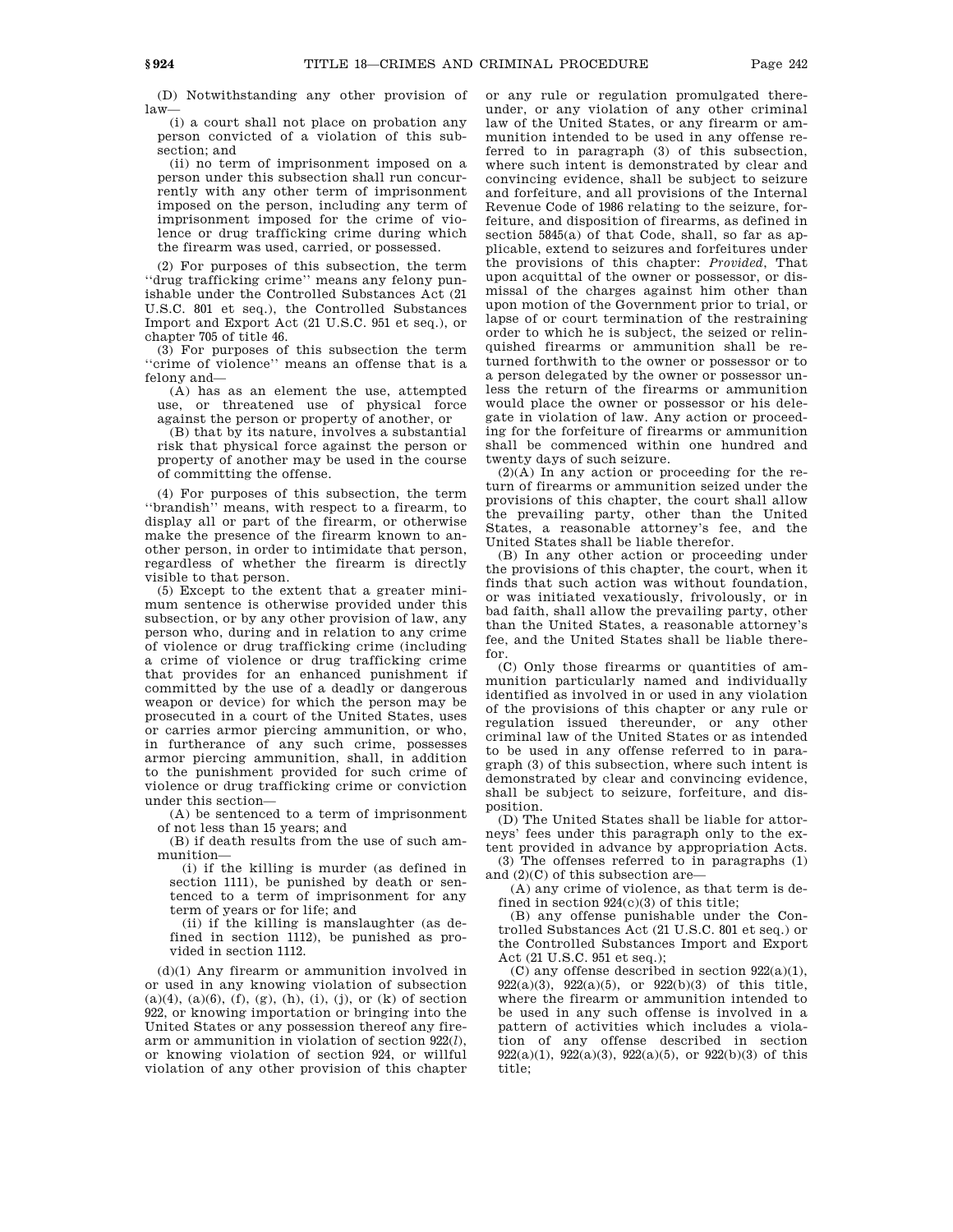(D) any offense described in section 922(d) of this title where the firearm or ammunition is intended to be used in such offense by the transferor of such firearm or ammunition;

(E) any offense described in section 922(i), 922(j), 922(*l*), 922(n), or 924(b) of this title; and

(F) any offense which may be prosecuted in a court of the United States which involves the exportation of firearms or ammunition.

 $(e)(1)$  In the case of a person who violates section 922(g) of this title and has three previous convictions by any court referred to in section  $922(g)(1)$  of this title for a violent felony or a serious drug offense, or both, committed on occasions different from one another, such person shall be fined under this title and imprisoned not less than fifteen years, and, notwithstanding any other provision of law, the court shall not suspend the sentence of, or grant a probationary sentence to, such person with respect to the conviction under section 922(g).

(2) As used in this subsection—

(A) the term ''serious drug offense'' means— (i) an offense under the Controlled Substances Act (21 U.S.C. 801 et seq.), the Controlled Substances Import and Export Act (21 U.S.C. 951 et seq.), or chapter 705 of title 46 for which a maximum term of imprisonment of ten years or more is prescribed by law; or

(ii) an offense under State law, involving manufacturing, distributing, or possessing with intent to manufacture or distribute, a controlled substance (as defined in section 102 of the Controlled Substances Act (21 U.S.C. 802)), for which a maximum term of imprisonment of ten years or more is prescribed by law;

(B) the term ''violent felony'' means any crime punishable by imprisonment for a term exceeding one year, or any act of juvenile delinquency involving the use or carrying of a firearm, knife, or destructive device that would be punishable by imprisonment for such term if committed by an adult, that—

(i) has as an element the use, attempted use, or threatened use of physical force against the person of another; or

(ii) is burglary, arson, or extortion, involves use of explosives, or otherwise involves conduct that presents a serious potential risk of physical injury to another; and

(C) the term ''conviction'' includes a finding that a person has committed an act of juvenile delinquency involving a violent felony.

(f) In the case of a person who knowingly violates section 922(p), such person shall be fined under this title, or imprisoned not more than 5 years, or both.

(g) Whoever, with the intent to engage in conduct which—

(1) constitutes an offense listed in section 1961(1),

(2) is punishable under the Controlled Substances Act (21 U.S.C. 801 et seq.), the Controlled Substances Import and Export Act (21 U.S.C. 951 et seq.), or chapter 705 of title 46,

(3) violates any State law relating to any controlled substance (as defined in section 102(6) of the Controlled Substances Act (21 U.S.C. 802(6))), or

(4) constitutes a crime of violence (as defined in subsection (c)(3)),

travels from any State or foreign country into any other State and acquires, transfers, or attempts to acquire or transfer, a firearm in such other State in furtherance of such purpose, shall be imprisoned not more than 10 years, fined in accordance with this title, or both.

(h) Whoever knowingly transfers a firearm, knowing that such firearm will be used to commit a crime of violence (as defined in subsection (c)(3)) or drug trafficking crime (as defined in subsection  $(c)(2)$  shall be imprisoned not more than 10 years, fined in accordance with this title, or both.

(i)(1) A person who knowingly violates section 922(u) shall be fined under this title, imprisoned not more than 10 years, or both.

(2) Nothing contained in this subsection shall be construed as indicating an intent on the part of Congress to occupy the field in which provisions of this subsection operate to the exclusion of State laws on the same subject matter, nor shall any provision of this subsection be construed as invalidating any provision of State law unless such provision is inconsistent with any of the purposes of this subsection.

(j) A person who, in the course of a violation of subsection (c), causes the death of a person through the use of a firearm, shall—

(1) if the killing is a murder (as defined in section 1111), be punished by death or by imprisonment for any term of years or for life; and

(2) if the killing is manslaughter (as defined in section 1112), be punished as provided in that section.

(k) A person who, with intent to engage in or to promote conduct that—

(1) is punishable under the Controlled Substances Act (21 U.S.C. 801 et seq.), the Controlled Substances Import and Export Act (21 U.S.C. 951 et seq.), or chapter 705 of title 46;

(2) violates any law of a State relating to any controlled substance (as defined in section 102 of the Controlled Substances Act, 21 U.S.C. 802); or

(3) constitutes a crime of violence (as defined in subsection  $(c)(3)$ ),

smuggles or knowingly brings into the United States a firearm, or attempts to do so, shall be imprisoned not more than 10 years, fined under this title, or both.

(*l*) A person who steals any firearm which is moving as, or is a part of, or which has moved in, interstate or foreign commerce shall be imprisoned for not more than 10 years, fined under this title, or both.

(m) A person who steals any firearm from a licensed importer, licensed manufacturer, licensed dealer, or licensed collector shall be fined under this title, imprisoned not more than 10 years, or both.

(n) A person who, with the intent to engage in conduct that constitutes a violation of section  $922(a)(1)(A)$ , travels from any State or foreign country into any other State and acquires, or attempts to acquire, a firearm in such other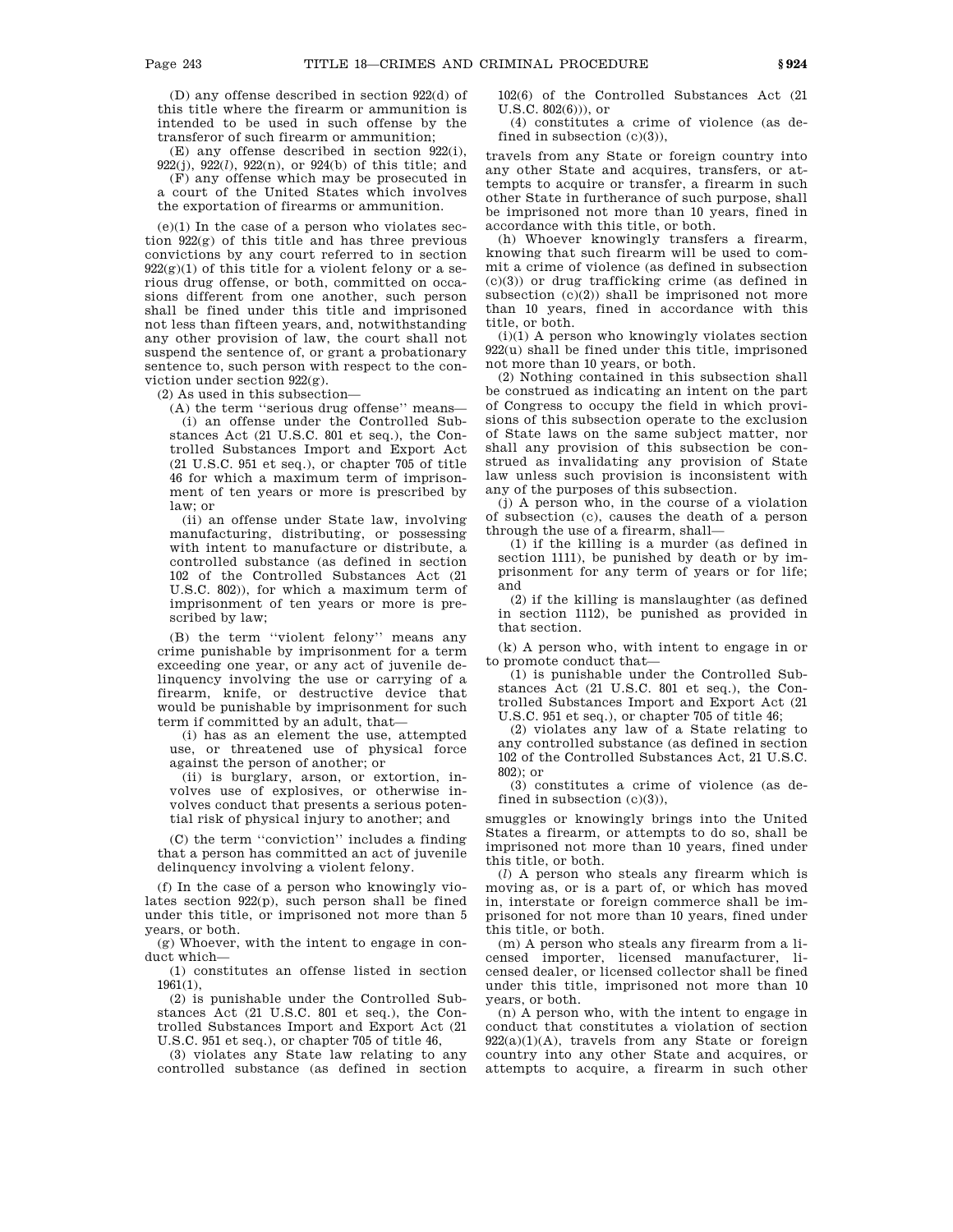State in furtherance of such purpose shall be imprisoned for not more than 10 years.

(*o*) A person who conspires to commit an offense under subsection (c) shall be imprisoned for not more than 20 years, fined under this title, or both; and if the firearm is a machinegun or destructive device, or is equipped with a firearm silencer or muffler, shall be imprisoned for any term of years or life.

(p) PENALTIES RELATING TO SECURE GUN STOR-AGE OR SAFETY DEVICE.—

(1) IN GENERAL.—

(A) SUSPENSION OR REVOCATION OF LICENSE; CIVIL PENALTIES.—With respect to each violation of section  $922(z)(1)$  by a licensed manufacturer, licensed importer, or licensed dealer, the Secretary may, after notice and opportunity for hearing—

(i) suspend for not more than 6 months, or revoke, the license issued to the licensee under this chapter that was used to conduct the firearms transfer; or

(ii) subject the licensee to a civil penalty in an amount equal to not more than \$2,500.

(B) REVIEW.—An action of the Secretary under this paragraph may be reviewed only as provided under section 923(f).

(2) ADMINISTRATIVE REMEDIES.—The suspension or revocation of a license or the imposition of a civil penalty under paragraph (1) shall not preclude any administrative remedy that is otherwise available to the Secretary.

(Added Pub. L. 90–351, title IV, §902, June 19, 1968, 82 Stat. 233; amended Pub. L. 90–618, title I, §102, Oct. 22, 1968, 82 Stat. 1223; Pub. L. 91–644, title II, §13, Jan. 2, 1971, 84 Stat. 1889; Pub. L. 98–473, title II, §§223(a), 1005(a), Oct. 12, 1984, 98 Stat. 2028, 2138; Pub. L. 99–308, §104(a), May 19, 1986, 100 Stat. 456; Pub. L. 99–514, §2, Oct. 22, 1986, 100 Stat. 2095; Pub. L. 99–570, title I, §1402, Oct. 27, 1986, 100 Stat. 3207–39; Pub. L. 100–649, §2(b), (f)(2)(B), (D), Nov. 10, 1988, 102 Stat. 3817, 3818; Pub. L. 100–690, title VI, §§6211, 6212, 6451, 6460, 6462, title VII, §§7056, 7060(a), Nov. 18, 1988, 102 Stat. 4359, 4360, 4371, 4373, 4374, 4402, 4403; Pub. L. 101–647, title XI, §1101, title XVII, §1702(b)(3), title XXII, §§2203(d), 2204(c), title XXXV, §§3526–3529, Nov. 29, 1990, 104 Stat. 4829, 4845, 4857, 4924; Pub. L. 103–159, title I, §102(c), title III, §302(d), Nov. 30, 1993, 107 Stat. 1541, 1545; Pub. L. 103–322, title VI, §60013, title XI, §§110102(c), 110103(c), 110105(2), 110201(b), 110401(e), 110503, 110504(a), 110507, 110510, 110515(a), 110517, 110518(a), title XXXIII, §§330002(h), 330003(f)(2), 330011(i), (j), 330016(1)(H), (K), (L), Sept. 13, 1994, 108 Stat. 1973, 1998–2000, 2011, 2015, 2016, 2018–2020, 2140, 2141, 2145, 2147; Pub. L. 104–294, title VI, §603(m)(1), (n)–(p)(1), (q)–(s), Oct. 11, 1996, 110 Stat. 3505; Pub. L. 105–386, §1(a), Nov. 13, 1998, 112 Stat. 3469; Pub. L. 107–273, div. B, title IV, §4002(d)(1)(E), div. C, title I, §11009(e)(3), Nov. 2, 2002, 116 Stat. 1809, 1821; Pub. L. 108–174, §1(2), (3), Dec. 9, 2003, 117 Stat. 2481; Pub. L. 109–92, §§5(c)(2), 6(b), Oct. 26, 2005, 119 Stat. 2100, 2102; Pub. L. 109–304, §17(d)(3), Oct. 6, 2006, 120 Stat. 1707.)

### AMENDMENT OF SECTION

*Pub. L. 100–649, §2(f)(2)(B), (D), Nov. 10, 1988, 102 Stat. 3818, as amended by Pub. L.*

*101–647, title XXXV, §3526(b), Nov. 29, 1990, 104 Stat. 4924; Pub. L. 105–277, div. A, §101(h) [title VI, §649], Oct. 21, 1998, 112 Stat. 2681–480, 2681–528; Pub. L. 108–174, §1, Dec. 9, 2003, 117 Stat. 2481; Pub. L. 113–57, §1, Dec. 9, 2013, 127 Stat. 656, provided that, effective 35 years after the 30th day beginning after Nov. 10, 1988, subsection (a)(1) of this section is amended by striking ''this subsection, subsection (b), (c), or (f) of this section, or in section 929'' and inserting ''this chapter'', subsection (f) of this section is repealed, and subsections (g) through (o) of this section are redesignated as subsections (f) through (n), respectively, of this section.*

# REFERENCES IN TEXT

The Internal Revenue Code of 1986, referred to in subsec. (d)(1), is set out as Title 26, Internal Revenue Code. Section 5845(a) of that Code, referred to in subsec.

 $(d)(1)$ , is classified to section 5845(a) of Title 26. The Controlled Substances Act, referred to in subsecs. (c)(2), (d)(3)(B), (e)(2)(A)(i), (g)(2), and (k)(1), is title II of Pub. L. 91–513, Oct. 27, 1970, 84 Stat. 1242, as amended, which is classified principally to subchapter I (§801 et seq.) of chapter 13 of Title 21, Food and Drugs. For complete classification of this Act to the Code, see Short Title note set out under section 801 of Title 21 and Tables.

The Controlled Substances Import and Export Act, referred to in subsecs. (c)(2), (d)(3)(B), (e)(2)(A)(i), (g)(2), and (k)(1), is title III of Pub. L. 91–513, Oct. 27, 1970, 84 Stat. 1285, as amended, which is classified principally to subchapter II (§951 et seq.) of chapter 13 of Title 21. For complete classification of this Act to the Code, see Short Title note set out under section 951 of Title 21 and Tables.

#### **AMENDMENTS**

2006—Subsecs. (c)(2), (e)(2)(A)(i). Pub. L. 109–304,  $$17(d)(3)(A)$ , substituted "chapter 705 of title 46" for ''the Maritime Drug Law Enforcement Act (46 U.S.C. App. 1901 et seq.)''.

Subsec. (g)(2). Pub. L. 109-304,  $17(d)(3)$ , substituted ''801 et seq.'' for ''802 et seq.'' and ''chapter 705 of title 46'' for ''the Maritime Drug Law Enforcement Act (46 U.S.C. App. 1901 et seq.)''.

Subsec. (k)(1). Pub. L. 109–304, §17(d)(3)(A), substituted ''chapter 705 of title 46'' for ''the Maritime Drug Law Enforcement Act (46 U.S.C. App. 1901 et seq.) $'$ 

 $2005$ —Subsec. (a)(1). Pub. L. 109–92,  $\S5(c)(2)(A)$ , substituted "(f), or (p)" for "or (f)" in introductory provisions.

Subsec. (c)(5). Pub. L. 109–92, §6(b), added par. (5).

Subsec. (p). Pub. L. 109-92,  $\S5(c)(2)(B)$ , added subsec. (p).

2002—Subsec. (a)(7). Pub. L. 107–273, §11009(e)(3), added par. (7).

Subsec. (e)(1). Pub. L. 107–273, §4002(d)(1)(E), substituted ''under this title'' for ''not more than \$25,000''.

1998—Subsec. (c)(1). Pub. L. 105–386, §1(a)(1), added par. (1) and struck out former par. (1) which read as follows: ''Whoever, during and in relation to any crime of violence or drug trafficking crime (including a crime of violence or drug trafficking crime which provides for an enhanced punishment if committed by the use of a deadly or dangerous weapon or device) for which he may be prosecuted in a court of the United States, uses or carries a firearm, shall, in addition to the punishment provided for such crime of violence or drug trafficking crime, be sentenced to imprisonment for five years, and if the firearm is a short-barreled rifle, shortbarreled shotgun, or semiautomatic assault weapon, to imprisonment for ten years, and if the firearm is a machinegun, or a destructive device, or is equipped with a firearm silencer or firearm muffler, to imprisonment for thirty years. In the case of his second or subsequent conviction under this subsection, such person shall be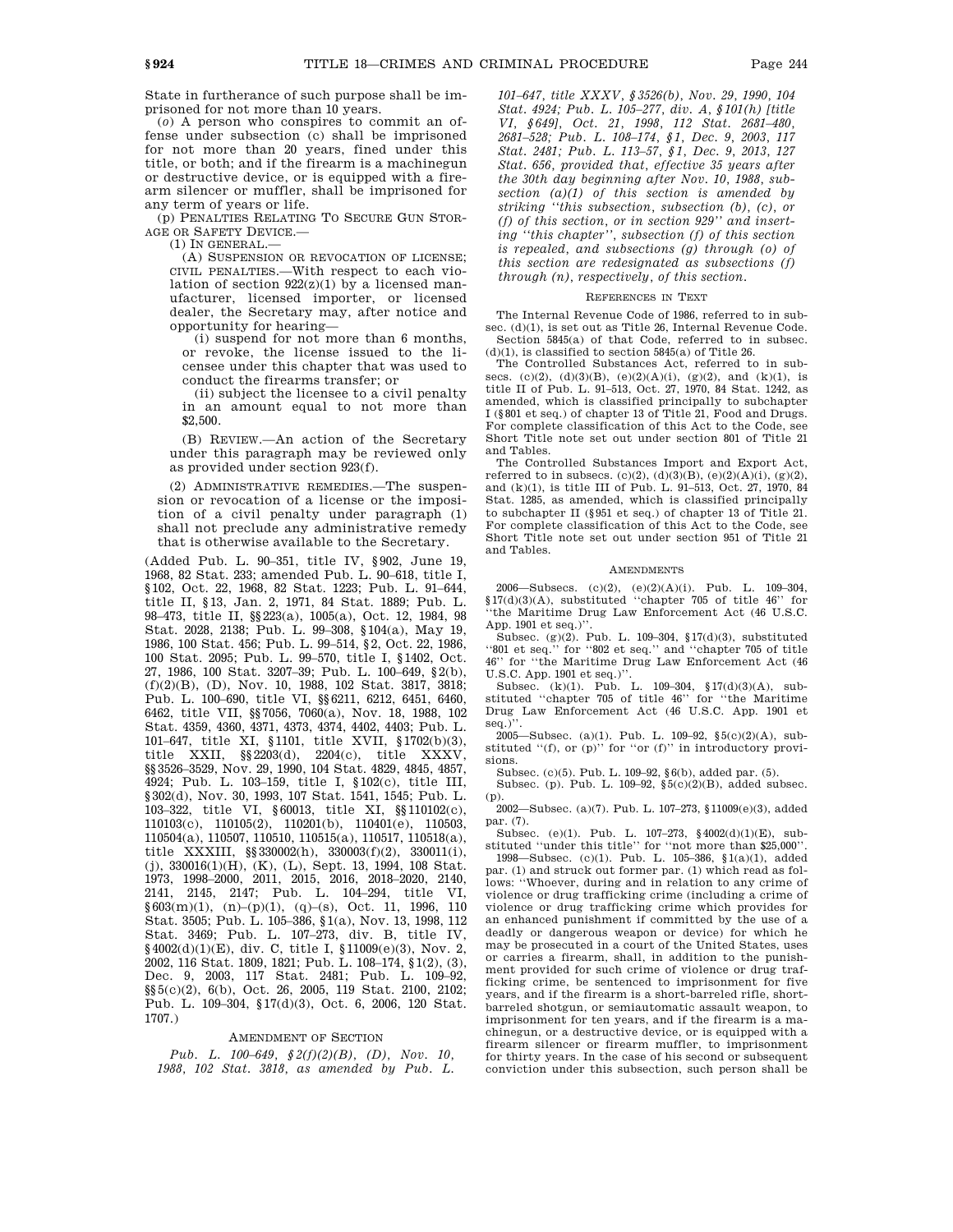sentenced to imprisonment for twenty years, and if the firearm is a machinegun, or a destructive device, or is equipped with a firearm silencer or firearm muffler, to life imprisonment without release. Notwithstanding any other provision of law, the court shall not place on probation or suspend the sentence of any person convicted of a violation of this subsection, nor shall the term of imprisonment imposed under this subsection run concurrently with any other term of imprisonment including that imposed for the crime of violence or drug trafficking crime in which the firearm was used or carried.''

Subsec. (c)(4). Pub. L. 105–386, §1(a)(2), added par. (4). 1996—Subsec. (a)(1)(B). Pub. L. 104–294, §603(n), re-

pealed Pub. L. 103–322, §330002(h). See 1994 Amendment note below.

Pub. L. 104–294,  $\delta$ 603(m)(1)(A), amended directory language of Pub. L. 103–322, §110507. See 1994 Amendment note below.

Subsec. (a)(2). Pub. L. 104–294, §603(m)(1)(B), amended directory language of Pub. L. 103–322, §110507(2). See 1994 Amendment note below.

Subsec. (a)(5), (6). Pub. L. 104–294, §603(*o*), redesignated par. (5), relating to punishment for juveniles, as  $(6)$ 

Subsec. (c)(1). Pub. L. 104–294, §603(p)(1), amended directory language of Pub. L. 103–322, §110102(c)(2). See 1994 Amendment note below.

Subsec. (i). Pub. L. 104–294, §603(r), redesignated subsec. (i), relating to death penalty for gun murders, as (j).

Subsec. (j). Pub. L. 104–294, §603(r), redesignated subsec. (i) as (j). Former subsec. (j) redesignated (k).

Subsec. (j)(3). Pub. L. 104–294, §603(q), inserted closing parenthesis before comma at end.

Subsec. (k). Pub. L. 104–294, §603(r), redesignated subsec. (j) as (k). Former subsec. (k) redesignated (*l*).

Subsec. (*l*). Pub. L. 104–294, §603(s), amended directory language of Pub. L. 103–322, §110504. See 1994 Amendment note below.

Pub. L. 104–294, §603(r), redesignated subsec. (k) as (*l*). Former subsec. (*l*) redesignated (m).

Subsecs. (m) to (*o*). Pub. L. 104–294, §603(r), redesignated subsecs. (*l*) to (n) as (m) to (*o*), respectively. 1994—Subsec. (a)(1). Pub. L. 103–322, §330016(1)(K), sub-

stituted ''fined under this title'' for ''fined not more than \$5,000'' in concluding provisions.

Pub. L. 103–322, §330011(i), amended directory language of Pub. L. 101–647, §3528. See 1990 Amendment note below.

Pub. L. 103–322, §110201(b)(1), which directed the striking of "paragraph  $(2)$  or  $(3)$  of" in subsec.  $(a)(1)$ , could not be executed because of prior amendment by Pub. L. 103–159. See 1993 Amendment note below.

Subsec. (a)(1)(B). Pub. L. 103–322, §330002(h), which directed amendment of subpar.  $(B)$  by substituting " $(r)$ " for " $(q)$ ", was repealed by Pub. L. 104–294,  $§ 603(n)$ , which provided that §330002(h) shall be considered never to have been enacted.

Pub. L. 103–322, §110507(1), as amended by Pub. L. 104–294, §603(m)(1)(A), struck out ''(a)(6),'' after  $``(a)(4),''$ .

Pub. L. 103–322, §110103(c), which substituted ''(v), or (w)" for "or  $(v)$ ", was repealed by Pub. L. 103-322, §110105(2). See Effective and Termination Dates of 1994 Amendment note below.

Pub. L. 103–322, §110102(c)(1), which substituted ''(r), or (v) of section 922'' for ''or (q) of section 922'', was repealed by Pub. L. 103–322, §110105(2). See Effective and Termination Dates of 1994 Amendment note below.

Subsec. (a)(2). Pub. L. 103–322, §110507(2), as amended by Pub. L. 104–294, §603(m)(1)(B), inserted ''(a)(6),'' after ''subsection''.

Subsec. (a)(3). Pub. L. 103–322, §330016(1)(H), substituted ''fined under this title'' for ''fined not more than \$1,000''.

Subsec. (a)(4). Pub. L. 103–322, §330016(1)(K), substituted ''fined under this title'' for ''fined not more than \$5,000''.

Subsec. (a)(5). Pub. L. 103–322, §330016(1)(H), substituted ''fined under this title'' for ''fined not more than \$1,000'' in par. (5) relating to knowing violations of subsec. (s) or (t) of section 922.

Pub. L. 103–322, §110201(b)(2), added par. (5) relating to punishment for juveniles.

Subsec. (b). Pub. L. 103–322, §330016(1)(L), substituted ''fined under this title'' for ''fined not more than  $$10,000$ 

Subsec. (c)(1). Pub. L. 103–322, §330011(j), amended directory language of Pub. L. 101–647, §3527. See 1990 Amendment note below.

Pub. L. 103–322, §110510(b), which directed the amendment of subsec. (c)(1) by striking ''No person sentenced under this subsection shall be eligible for parole during the term of imprisonment imposed under this subsection.'', was executed by striking the last sentence, which read ''No person sentenced under this subsection shall be eligible for parole during the term of imprisonment imposed herein.'', to reflect the probable intent of Congress.

Pub. L. 103–322, §§110102(c)(2), 110105(2), as amended by Pub. L. 104–294, §603(p)(1), temporarily amended subsec. (c)(1) by inserting '', or semiautomatic assault weapon,'' after ''short-barreled shotgun''. See Effective and Termination Dates of 1994 Amendment note below.

Subsec. (d)(1). Pub. L. 103–322, §110401(e), substituted ''or lapse of or court termination of the restraining order to which he is subject, the seized or relinquished firearms'' for ''the seized firearms''.

Subsec. (e)(1). Pub. L. 103–322, §110510(a), struck out before period at end '', and such person shall not be eligible for parole with respect to the sentence imposed under this subsection''.

Subsec. (e)(2)(A)(i). Pub. L. 103–322, §330003(f)(2), substituted ''the Maritime Drug Law Enforcement Act (46 U.S.C. App. 1901 et seq.)" for "the first section or section 3 of Public Law 96–350 (21 U.S.C. 955a et seq.)''.

Subsec. (i). Pub. L. 103–322, §60013, added subsec. (i) relating to death penalty for gun murders.

Subsec. (i)(1). Pub. L. 103–322, §330016(1)(L), substituted ''fined under this title'' for ''fined not more than \$10,000'' in par. (1) of subsec. (i) relating to knowing violations of section 922(u).

Subsec. (j). Pub. L. 103–322, §110503, added subsec. (j). Subsec. (k). Pub. L. 103–322, §110504(a), as amended by Pub. L. 104–294, §603(s), added subsec. (k).

Subsec. (*l*). Pub. L. 103–322, §110515(a), added subsec. (*l*).

Subsec. (m). Pub. L. 103–322, §110517, added subsec. (m).

Subsec. (n). Pub. L. 103–322, §110518(a), added subsec. (n).

1993—Subsec. (a)(1). Pub. L. 103–159, §102(c)(1), struck out ''paragraph (2) or (3) of'' before ''this subsection'' in introductory provisions.

Subsec. (a)(5). Pub. L. 103–159, §102(c)(2), added par. (5).

Subsec. (i). Pub. L. 103–159, §302(d), added subsec. (i). 1990—Subsec. (a)(1). Pub. L. 101–647, §3528, as amended by Pub. L. 103–322, §330011(i), substituted ''(3) of this

subsection'' for ''3 of this subsection'' in introductory provisions. Pub. L. 101–647, §2203(d), struck out '', and shall be-

come eligible for parole as the Parole Commission shall determine'' before period at end.

Subsec. (a)(1)(B). Pub. L. 101–647, §2204(c), substituted '(k), or (q)'' for ''or (k)'.

Subsec. (a)(2). Pub. L. 101–647, §3529(1), substituted ''subsection'' for ''subsections'' and inserted a comma after ''10 years''.

Subsec. (a)(3). Pub. L. 101–647, §2203(d), struck out '', and shall become eligible for parole as the Parole Commission shall determine'' before period at end.

Subsec. (a)(4). Pub. L. 101–647, §1702(b)(3), added par. (4).

Subsec. (c)(1). Pub. L. 101–647, §3527, as amended by Pub. L. 103–322, §330011(j), struck out ''imprisonment for" before "life imprisonment without release".

Pub. L. 101–647, §1101(2), which directed amendment of first sentence by ''inserting 'or a destructive device,' after 'a machinegun,' wherever the term 'machine gun'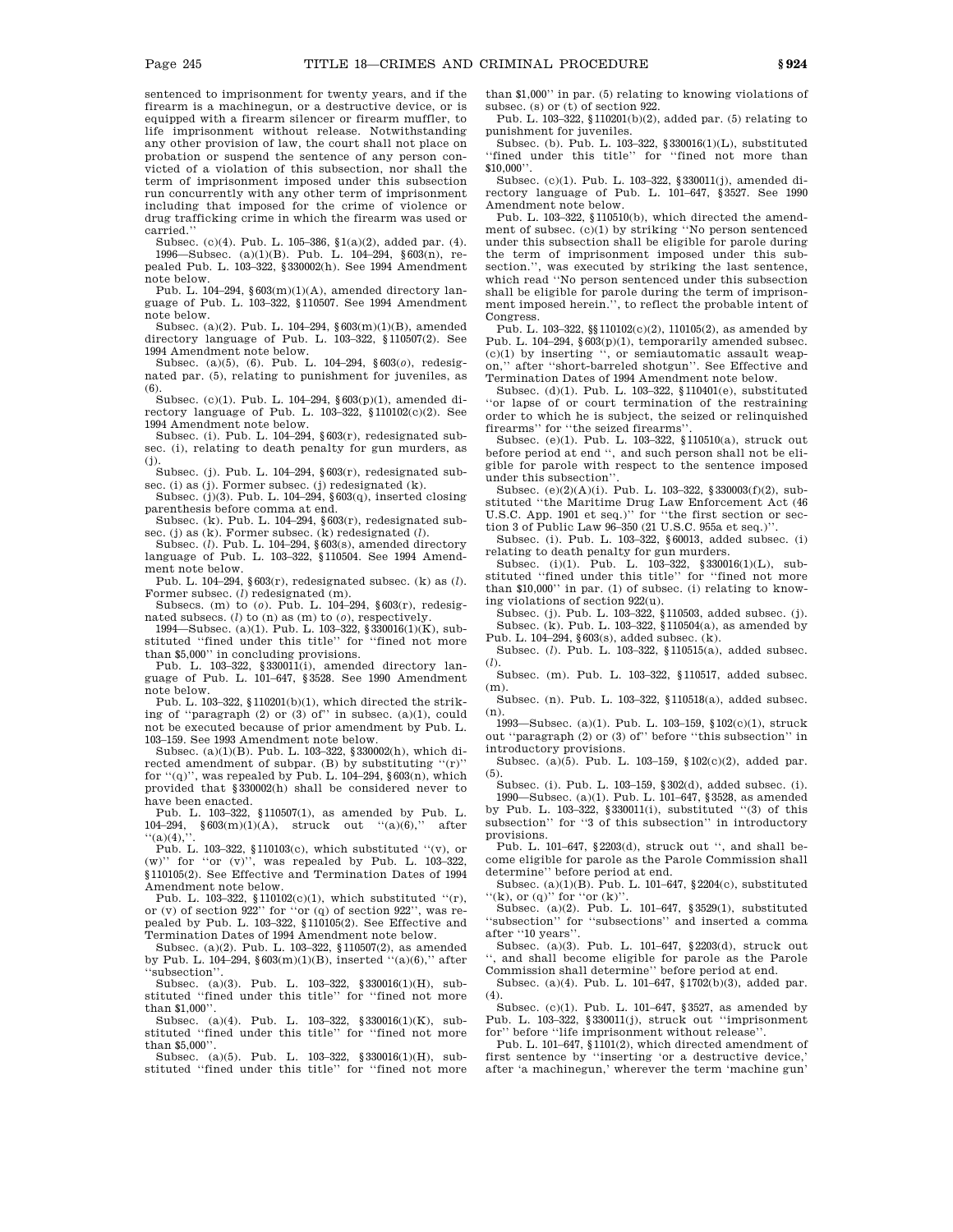appears, in section  $924(c)(1)$ ", was executed by inserting the new language after ''a machinegun,'' once in the first sentence and once in the second sentence to reflect the probable intent of Congress.

Pub. L. 101–647, §1101(1), inserted ''and if the firearm is a short-barreled rifle, short-barreled shotgun to imprisonment for ten years,'' after ''sentenced to imprisonment for five years,''.

Subsec. (e)(2). Pub. L. 101–647, §3529(2), (3), struck out ''and'' at end of subpar. (A)(ii) and substituted ''; and'' for period at end of subpar. (B)(ii).

Subsecs. (f) to (h). Pub. L. 101–647, §3526(a), redesignated subsec. (f) relating to punishment for traveling from any State or foreign country into another State to obtain firearms for drug trafficking purposes as subsec. (g) and redesignated former subsec. (g) as (h).

1988—Subsec. (a). Pub. L. 100–690, §6462, in par. (1), inserted "or 3" and substituted ", (c), or (f)" for "or (c)" in introductory provisions and struck out " $(g)$ ,  $(i)$ ,  $(j)$ ," after  $'(f)$ ," in subpar. (B), added par. (2), and redesignated former par. (2) as (3).

Subsec. (c)(1). Pub. L. 100–690, §7060(a), substituted ''crime (including a crime of violence or drug trafficking crime which'' for ''crime,, including a crime of violence or drug trafficking crime, which'', ''device) for'' for ''device, for'', ''crime, be sentenced'' for ''crime,, be sentenced'', and ''crime in which'' for ''crime, or drug trafficking crime in which''.

Pub. L. 100–690, §6460(1), (2)(A), substituted ''thirty years. In'' for ''ten years. In'' and ''twenty years, and if'' for ''ten years, and if''.

Pub. L. 100-690, §6460(2)(B), which directed amendment of subsec.  $(c)(1)$  by striking "20 years" and inserting ''life imprisonment without release'' was executed by substituting ''life imprisonment without release'' for ''twenty years'' to reflect the probable intent of Congress because ''20 years'' did not appear.

Subsec. (c)(2). Pub. L. 100–690, §6212, amended par. (2) generally. Prior to amendment, par. (2) read as follows: ''For purposes of this subsection, the term 'drug trafficking crime' means any felony violation of Federal law involving the distribution, manufacture, or importation of any controlled substance (as defined in section 102 of the Controlled Substances Act (21 U.S.C. 802)).''

Subsec. (e)(1). Pub. L. 100–690, §7056, inserted ''committed on occasions different from one another,'' after ''or both,''.

Subsec. (e)(2)(B). Pub. L. 100–690, §6451(1), inserted '', or any act of juvenile delinquency involving the use or carrying of a firearm, knife, or destructive device that would be punishable by imprisonment for such term if committed by an adult,'' after ''one year''.

Subsec. (e)(2)(C). Pub. L. 100–690, §6451(2), added subpar. (C).

Subsec. (f). Pub. L. 100–690, §6211, added subsec. (f) relating to punishment for traveling from any State or foreign country into another State to obtain firearms for drug trafficking purposes.

Pub. L. 100–649,  $\overline{$2({b})({2})}$ , added subsec. (f) relating to penalty for violating section 922(p).

Subsec. (g). Pub. L. 100–690, §6211, added subsec. (g).

1986—Subsec. (a). Pub. L. 99–308, §104(a)(1), amended subsec. (a) generally. Prior to amendment, subsec. (a) read as follows: ''Whoever violates any provision of this chapter or knowingly makes any false statement or representation with respect to the information required by the provisions of this chapter to be kept in the records of a person licensed under this chapter, or in applying for any license or exemption or relief from disability under the provisions of this chapter, shall be fined not more than \$5,000, or imprisoned not more than five years, or both, and shall become eligible for parole as the Board of Parole shall determine.

Subsec. (c)(1). Pub. L. 99–308, §104(a)(2)(C)–(E), designated existing provision as par. (1), and substituted ''violence or drug trafficking crime,'' for ''violence'' in four places and inserted '', and if the firearm is a machinegun, or is equipped with a firearm silencer or firearm muffler, to imprisonment for ten years'' after ''five years'', '', and if the firearm is a machinegun, or is equipped with a firearm silencer or firearm muffler, to imprisonment for twenty years'' after ''ten years'', and 'or drug trafficking crime'' before "in which the firearm was used or carried''.

Subsec. (c)(2), (3). Pub. L. 99–308, §104(a)(2)(F), added pars. (2) and (3).

Subsec. (d). Pub. L. 99–308, §104(a)(3), amended subsec. (d) generally. Prior to amendment, subsec. (d) read as follows: ''Any firearm or ammunition involved in or used or intended to be used in, any violation of the provisions of this chapter or any rule or regulation promulgated thereunder, or any violation of any other criminal law of the United States, shall be subject to seizure and forfeiture and all provisions of the Internal Revenue Code of 1954 relating to the seizure, forfeiture, and disposition of firearms, as defined in section 5845(a) of that Code, shall, so far as applicable, extend to seizures and forfeitures under the provisions of this chapter.''

Subsec. (d)(1). Pub. L. 99–514 substituted ''Internal Revenue Code of 1986'' for ''Internal Revenue Code of 1954''.

Subsec. (e). Pub. L. 99–308, §104(a)(4), added subsec. (e).

Subsec. (e)(1). Pub. L. 99–570, §1402(a), substituted ''for a violent felony or a serious drug offense, or both'' for "for robbery or burglary, or both"

Subsec. (e)(2). Pub. L. 99–570, §1402(b), amended par. (2) generally, substituting provisions defining terms ''serious drug offense'' and ''violent felony'' for provisions defining ''robbery'' and ''burglary''.

1984—Subsec. (a). Pub. L. 98–473, §223(a), which directed amendment of subsec. (a) by striking out '', and shall become eligible for parole as the Board of Parole shall determine'' effective Nov. 1, 1987, pursuant to section 235 of Pub. L. 98–473, as amended, could not be executed because quoted language no longer appears due to general amendment of subsec. (a) by Pub. L. 99–308, §104(a)(1). See 1986 Amendment note above.

Subsec. (c). Pub. L. 98–473, §1005(a), amended subsec. (c) generally, substituting provisions setting forth mandatory, determinate sentence for persons who use or carry firearms during and in relation to any Federal crime of violence for provisions setting out a minimum sentencing scheme for the use or carrying, unlawfully, of a firearm during a Federal felony.

1971—Subsec. (c). Pub. L. 91–644, in first sentence, substituted ''felony for which he'' for ''felony which'' in items (1) and (2) and inserted '', in addition to the punishment provided for the commission of such felony,'' before ''be sentenced'', and in second sentence substituted ''for not less than two nor more than twentyfive years'' for ''for not less than five years nor more than 25 years'', inserted ''in the case of a second or subsequent conviction'' after ''suspend the sentence'', and prohibited term of imprisonment imposed under this subsec. to run concurrently with any term for commission of the felony.

1968—Subsec. (a). Pub. L. 90–618 inserted provision authorizing the Board of Parole to grant parole to a person convicted under this chapter.

Subsec. (b). Pub. L. 90–618 inserted ''or any ammunition'' after ''a firearm''.

Subsecs. (c), (d). Pub. L. 90–618 added subsec. (c), redesignated former subsec. (c) as (d), and as so redesignated, substituted ''section 5845(a) of that Code'' for ''section 5848(1) of said Code''.

## EFFECTIVE DATE OF 2005 AMENDMENT

Amendment by section 5(c)(2) of Pub. L. 109–92 effective 180 days after Oct. 26, 2005, see section 5(d) of Pub. L. 109–92, set out as a note under section 922 of this title.

#### EFFECTIVE DATE OF 1996 AMENDMENT

Pub. L. 104–294, title VI, §603(m)(2), Oct. 11, 1996, 110 Stat. 3505, provided that: ''The amendments made by paragraph (1) [amending this section] shall take effect